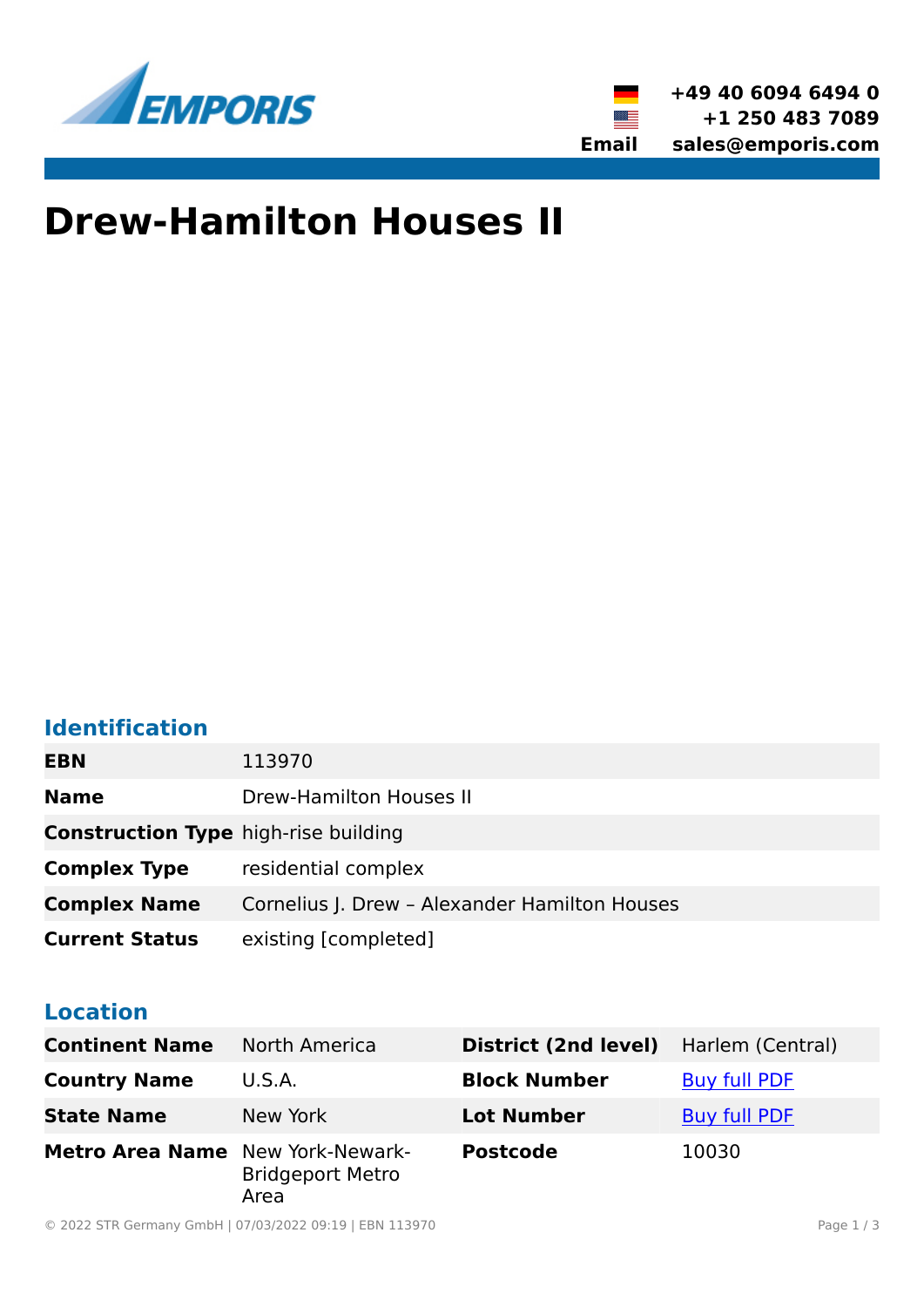

| <b>City Name</b>                                                       | New York City |          | <b>Address (as text)</b>      | 2680 Frederick<br>Douglass Boulevard                                                                                               |  |  |
|------------------------------------------------------------------------|---------------|----------|-------------------------------|------------------------------------------------------------------------------------------------------------------------------------|--|--|
| District (1st level) Manhattan                                         |               |          | <b>Virtual Address</b>        | 2448-2454 Adam<br>Clayton Powell<br><b>Boulevard</b><br>200-246 West 143rd<br><b>Street</b><br>201-229 West 142nd<br><b>Street</b> |  |  |
| <b>Description</b>                                                     |               |          |                               |                                                                                                                                    |  |  |
| <b>Architectural style modernism</b>                                   |               |          | <b>Main Usage</b>             | public housing                                                                                                                     |  |  |
|                                                                        |               |          |                               |                                                                                                                                    |  |  |
| <b>Spatial dimensions</b>                                              |               |          |                               |                                                                                                                                    |  |  |
| <b>Height (structural)</b>                                             |               | $181$ ft | <b>Floors (overground)</b>    | 21                                                                                                                                 |  |  |
| Height (tip)                                                           |               | 181 ft   | <b>Gross Floor Area (GFA)</b> | <b>Buy full PDF</b>                                                                                                                |  |  |
| <b>Height (roof)</b>                                                   |               | 181 ft   |                               |                                                                                                                                    |  |  |
|                                                                        |               |          |                               |                                                                                                                                    |  |  |
| <b>Years and costs</b>                                                 |               |          |                               |                                                                                                                                    |  |  |
| <b>Year (construction</b><br>end)                                      |               |          |                               | 1965                                                                                                                               |  |  |
|                                                                        |               |          |                               |                                                                                                                                    |  |  |
| <b>Involved companies</b>                                              |               |          |                               |                                                                                                                                    |  |  |
| Architect.<br>Katz, Waisman, Weber, Strauss<br>New York City<br>U.S.A. |               |          |                               |                                                                                                                                    |  |  |
| <b>Additional company data available for this building</b>             |               |          |                               |                                                                                                                                    |  |  |
| <b>Property Management</b>                                             |               |          |                               | <b>Buy full PDF</b>                                                                                                                |  |  |

### **Need additional information? Contact us now!**

Phone **+49 40 6094 6494 0**<br>Phone **+1 250 483 7089** Phone **+1 250 483 7089**<br>Email **5ales@emporis.com** Email **<sales@emporis.com>**

Hamburg 09:00 am - 07:00 pm<br>New York 03:00 am - 01:00 pm New York 03:00 am - 01:00 pm<br>Tokyo 04:00 pm - 02:00 am 04:00 pm - 02:00 am